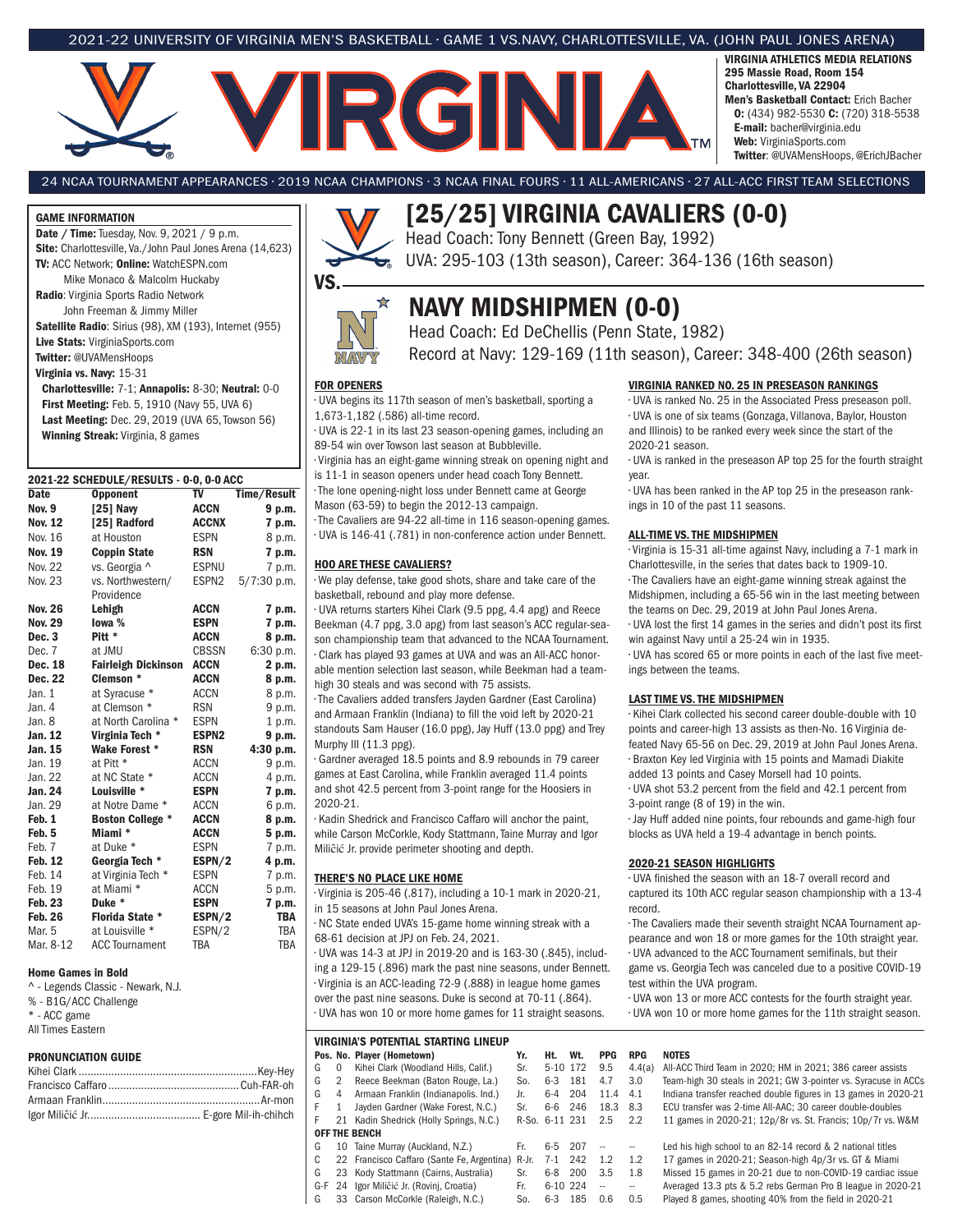#### 2021-22 UNIVERSITY OF VIRGINIA MEN'S BASKETBALL NOTES PAGE 2

#### VIRGINIA HEAD COACH TONY BENNETT

• Dean and Markel Families Head Men's Basketball Coach Tony Bennett has a 295-103 (.741) mark in 12 seasons at Virginia and 364-136 (.728) career mark in 15 seasons as a head coach.

• The three-time National (2007, 2015 and 2018) and four-time ACC Coach of the Year (2014, 2015, 2018 and 2019) guided the Cavaliers to their 10th ACC regular-season championship in 2020-21.

• In 2018-19, Bennett led the Cavaliers to their first NCAA national championship, a share of their ninth ACC regular-season title and a school-record 35 wins.

• Bennett has led UVA to 10 consecutive postseason appearances (2012-21) and seven consecutive NCAA tournaments (2014-21).

• With the Feb. 13, 2021, win over North Carolina, Bennett became just the third coach in ACC men's basketball history to lead his program to 10-straight winning conference seasons, joining Dean Smith and Mike Krzyzewski.

• Bennett was named the USBWA Henry Iba National Coach of the Year for the third time in 2018 to rank second all-time behind legendary John Wooden, who captured the award six times. • He has led UVA to outright ACC regular-season and tournament championships in the same season two times (2014 and 2018). • Bennett is the fifth coach in ACC history to win at least three outright ACC regular-season titles (Frank McGuire, Dean Smith, Mike Krzyzewski and Roy Williams).

• Bennett led the Cavaliers to 30 wins in back-to-back seasons two times (2014-2015 and 2018-19).

• UVA is 149-62 (.706) in ACC play (84-21 at home & 65-41 away), 167-30 (.848) at home and 146-41 (.781) in nonconference action (82-7 at JPJ) under Bennett.

• Bennett ranks third all-time in winning percentage (.706) among ACC head coaches with 100 or more ACC wins.

#### UVA VS. THE PATRIOT LEAGUE

• The Cavaliers meet their first of two Patriot League opponents in 2021-22 (Lehigh).

• Virginia has a 37-34 all-time record vs. current Patriot League members (15-31 vs. Navy, 7-0 vs. Loyola (Md.), 5-1 vs. American, 3-0 vs. Army, 3-0 vs. Lehigh, 2-1 vs. Lafayette and 2-1 vs. Bucknell).

• The Cavaliers are 4-0 vs. Patriot League opponents under head coach Tony Bennett, defeating Navy (67-42 and 65-56) and Lehigh (80-54 and 75-54).

#### CLARK EARNS PRESEASON ALL-ACC HONORS

• Kihei Clark was named to the preseason All-ACC second team for the second consecutive season.

• Clark earned All-ACC honorable mention honors in 2021 and was named to the All-ACC third team in 2020.

#### VIRGINIA PICKED FOURTH IN THE ACC

• Virginia was selected fourth in the 2021-22 ACC Tipoff Preseason Poll.

• UVA was selected first in the ACC Operation Basketball 2020-

- 21 Preseason Poll and finished first in the standings.
- The Cavaliers have finished at or higher than their predicted

finish in 12 of the last 13 seasons. • Duke is the preseason favorite, followed by Florida State, North

Carolina, Virginia and Virginia Tech in the top five. • ACC preseason voters selected Louisville sixth, followed by

Syracuse, Notre Dame, NC State and Georgia Tech. Clemson was picked 11th, while Miami, Wake Forest, Pitt and Boston College rounded out the voting.

#### TRANSFERS LOOK TO MAKE IMMEDIATE IMPACT

• Transfers Jayden Gardner (East Carolina) and Armaan Franklin (Indiana) seek to make an immediate impact at Virginia. • Gardner amassed 1,462 points and 705 rebounds in 79 career games at East Carolina.

• Gardner racked up 30 career double-doubles, including 20 games with 20 or more points and 10 or more rebounds. • Franklin averaged 11.4 points as a sophomore at Indiana and was the second most improved scorer in the Big Ten (+7.7). • Franklin shot a team-best 42.4% from 3-point range and was second on the team with 36 3-pointers.

| NATIONAL DEFENSIVE POINTS PER GAME |                                                     |                |                 |  |
|------------------------------------|-----------------------------------------------------|----------------|-----------------|--|
| Year                               | <b>RANKINGS UNDER TONY BENNETT</b><br><b>School</b> |                | Rank            |  |
| 2006-07                            | Washington State                                    | Pts/Gm<br>59.5 | 17th            |  |
| 2007-08                            | <b>Washington State</b>                             | 56.4           | 3rd             |  |
| 2008-09                            | <b>Washington State</b>                             | 55.4           | 1st             |  |
| 2009-10                            | Virginia                                            | 63.6           | 54th            |  |
| 2010-11                            | Virginia                                            | 62.4           | 36th            |  |
| 2011-12                            | Virginia                                            | 54.2           | 2 <sub>nd</sub> |  |
| 2012-13                            | Virginia                                            | 55.6           | 5th             |  |
| 2013-14                            | Virginia                                            | 55.7           | 1st             |  |
| 2014-15                            | Virginia                                            | 51.5           | 1st             |  |
| 2015-16                            | Virginia                                            | 60.1           | 2nd             |  |
| 2016-17                            | Virginia                                            | 56.4           | 1st             |  |
| 2017-18                            | Virginia                                            | 54.0           | 1st             |  |
| 2018-19                            | Virginia                                            | 56.1           | 1st             |  |
| 2019-20                            | Virginia                                            | 52.4           | 1st             |  |
| 2020-21                            | Virginia                                            | 60.5           | 6th             |  |

#### OUR DEFENSE NEVER RESTS

• UVA limited 17 opponents to 64 or fewer points and four foes to fewer than 50 in 2020-21.

• UVA limited its foes to 60.5 ppg (6th nationally).

• UVA forced 19 shot clock violations.

• UVA limited 14 opponents to 40 percent or less field goal shooting and outrebounded 14 opponents.

• Bennett-coached teams have led the nation in scoring defense seven times and finished in the top-five nationally 11 times.

#### WATCH ME NOW

• Kihei Clark (Bob Cousy Award) and Jayden Gardner (Karl Malone Award) were named to Naismith Memorial Basketball Hall of Fame preseason award top-20 watch lists.

• The Cousy Award honors the nation's top point guard, while the Malone Award honors the top power forward.

• Clark has been named to the Cousy Award preseason watch list in each of the last three seasons.

#### RECORDS WATCH

• Kihei Clark ranks 11th at Virginia with 386 career assists. • Clark needs 16 assists to pass Cory Alexander (401 assists from 1992-95) for 10th on the list.

| No.            | <b>Name</b>                     | <b>Career Assists</b> |
|----------------|---------------------------------|-----------------------|
| 1.             |                                 |                       |
| 2.             |                                 |                       |
| 3.             | Sean Singletary (2005-08)  587  |                       |
| 4.             | London Perrantes (2014-17) 569  |                       |
| 5.             | Donald Hand (1998-01)  529      |                       |
| 6.             |                                 |                       |
| 7 <sub>1</sub> | Harold Deane (1994-97)  468     |                       |
| 8.             |                                 |                       |
| 9.             |                                 |                       |
| 10.            | Cory Alexander (1992-95) 401    |                       |
| 11.            | Kihei Clark (2019-present)  386 |                       |

#### ABOUT THE 2021-22 SCHEDULE

• Four of Virginia's opponents are ranked in the AP Top-25 preseason poll (Duke, Houston, North Carolina, Florida State), while Virginia Tech, Syracuse, Louisville and Notre Dame received votes.

#### HOLDING FOES UNDER 50

• UVA was 4-0 when limiting opponents to fewer than 50 points in 2020-21.

• UVA is 103-2 when achieving the mark in the Tony Bennett era. • Bennett-coached teams are 127-3 when holding opponents to fewer than 50 points (25-1 in three years at Washington State). • UVA is 27-0 when limiting opponents to fewer than 40 points under Bennett.

#### UVA VS. RANKED OPPONENTS

• UVA was 1-3 vs. ranked opponents in 2020-21.

- The Cavaliers were 4-2 against ranked opponents in 2019-20.
- UVA is 47-38 against ranked opponents in the Tony Bennett era.
- UVA's 11 ranked wins in 2018-19 marked a school record.
- UVA is 160-333 vs. ranked opponents since 1953-54. • UVA is 1-31 all-time vs. No. 1-ranked opponents (86-73 win vs.

No. 1 North Carolina on Jan. 30, 1986).





PERSONAL

Birthdate: June 1, 1969 Birthplace: Clintonville, Wis.

Family: wife, Laurel; daughter, Anna; son, Eli

#### EDUCATION

College: Green Bay, 1992

#### COACHING EXPERIENCE

| 1999-00  | Wisconsin (staff volunteer)             |
|----------|-----------------------------------------|
| 2000-01  | Wisconsin (assistant coach)             |
| 2003-04  | Washington State (assistant coach)      |
| 2004-06  | Washington State (associate head coach) |
| 2006-09  | Washington State (head coach)           |
| $2009 -$ | Virginia (head coach)                   |
|          |                                         |

#### THE BENNETT RECORD

| Year     | <b>School</b>  | <b>Record (Conf)</b> | <b>Postseason</b>       |
|----------|----------------|----------------------|-------------------------|
| 2006-07  | Washington St. | 26-8 (13-5)          | NCAA 2nd Round          |
| 2007-08  | Washington St. | 26-9 (11-7)          | <b>NCAA Sweet 16</b>    |
| 2008-09  | Washington St. | 17-16 (8-10)         | NIT 1st Round           |
| 2009-10  | Virginia       | $15-16(5-11)$        |                         |
| 2010-11  | Virginia       | $16-15(7-9)$         |                         |
| 2011-12  | Virginia       | $22-10(9-7)$         | NCAA 2nd Round          |
| 2012-13  | Virginia       | 23-12 (11-7)         | NIT Quarterfinals       |
| 2013-14  | Virginia       | $30-7(16-2)$         | <b>NCAA Sweet 16</b>    |
| 2014-15  | Virginia       | $30-4(16-2)$         | <b>NCAA Third Round</b> |
| 2015-16  | Virginia       | 29-8 (13-5)          | <b>NCAA Elite Eight</b> |
| 2016-17  | Virginia       | $23-11(11-7)$        | NCAA 2nd Round          |
| 2017-18  | Virginia       | $31-3(17-1)$         | NCAA 1st Round          |
| 2018-19  | Virginia       | $35-3(16-2)$         | <b>NCAA Champions</b>   |
| 2019-20  | Virginia       | 23-7 (15-5)          | N/A                     |
| 2020-21  | Virginia       | $18-7(13-4)$         | <b>NCAA First Round</b> |
| Total    | 15 seasons     | 364-136              |                         |
| Virginia | 12 seasons     | 295-103              |                         |

#### BENNETT VS. 2020-21 OPPONENTS

| <b>Opponent</b>       | <b>Career</b> | Virginia |
|-----------------------|---------------|----------|
| <b>Boston College</b> | $9 - 4$       | $9 - 4$  |
| Clemson               | $13-3$        | $13-3$   |
| Coppin State          | $1 - 0$       | $1 - 0$  |
| Duke                  | $4 - 12$      | $4 - 12$ |
| Fairleigh Dickinson   | $1-0$         | $1 - 0$  |
| Florida State         | $9 - 10$      | $9 - 10$ |
| Georgia               | $0 - 0$       | $0 - 0$  |
| Georgia Tech          | $15-2$        | $15-2$   |
| Houston               | $0 - 0$       | $0 - 0$  |
| lowa                  | $1 - 1$       | $1 - 1$  |
| JMU                   | $3-0$         | $3-0$    |
| Lehigh                | $2 - 0$       | $2 - 0$  |
| Louisville            | $12 - 2$      | $12 - 2$ |
| Miami                 | $10-6$        | $10-6$   |
| Navy                  | $2 - 0$       | $2 - 0$  |
| North Carolina        | $12 - 8$      | $12 - 7$ |
| <b>NC State</b>       | $14 - 4$      | $14 - 4$ |
| Northwestern          | $0 - 0$       | $0 - 0$  |
| Notre Dame            | $12 - 1$      | $11 - 1$ |
| Pitt                  | $10-2$        | $10-1$   |
| Providence            | $1 - 0$       | $1 - 0$  |
| Radford               | $2 - 0$       | $1 - 0$  |
| Syracuse              | $9 - 3$       | $9 - 3$  |
| Virginia Tech         | $16 - 7$      | $16 - 7$ |
| <b>Wake Forest</b>    | $10 - 4$      | $10 - 4$ |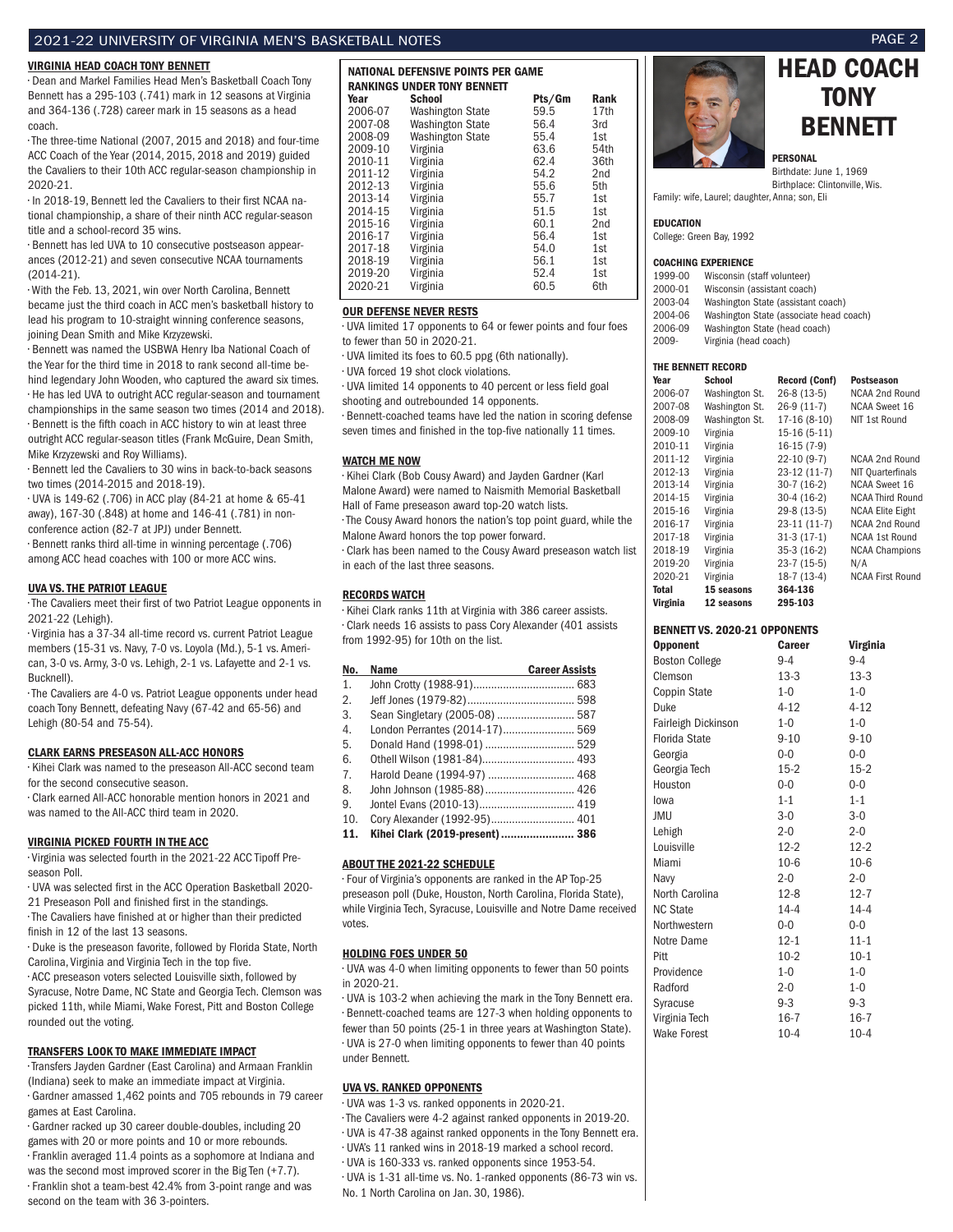#### 2021-22 UNIVERSITY OF VIRGINIA MEN'S BASKETBALL NOTES PAGE 3

#### THE ELECTRIC 70s AND AWESOME 80s

• Virginia was 10-1 when scoring 70 or more points in 2020- 21.

• UVA is 136-10 when scoring at least 70 under Tony Bennett. • The Cavaliers are 4-0 when scoring 80 or more points under Bennett and 39-1 all-time with their lone loss a 93-81 decision at North Carolina in 2012-13.

• UVA was 1-1 when scoring 70 or more points in 2019-20 after scoring 80 or more in nine games in 2018-19. • Bennett was 4-0 when scoring 80+ points at Washington State.

• UVA scored 100 points against Marshall (2018-19) for the first time under Tony Bennett and added 97 points against Coppin State.

• UVA is 4-0 all-time when scoring 90 or more under Bennett.

#### CAVALIERS IN THE NBA

•• Malcolm Brogdon (Indiana), Joe Harris (Brooklyn), Anthony Gill (Washington), Sam Hauser (Boston), Jay Huff (Los Angeles Lakers), De'Andre Hunter (Atlanta), Ty Jerome (Oklahoma City) and Trey Murphy III (New Orleans) are former Cavaliers who are currently playing in the NBA.

• Hauser and Huff are on two-way contracts.

• In addition, Indiana head coach Rick Carlisle is a Virginia alum who led Dallas to an NBA title and helped the Cavaliers to an NCAA Final Four in 1984.

#### ON THE HORIZON

• No. 25 Virginia hosts Radford in nonconference action on Friday, Nov. 12. Tipoff is set for 7 p.m. on ACC Network Extra.

#### 2021-22 Roster

| No.          | Name                 | Year  | Pos. | Ht.      | Wt. | Hometown/High School/Club/Previous School               |
|--------------|----------------------|-------|------|----------|-----|---------------------------------------------------------|
| $\mathbf 0$  | Kihei Clark ***      | Sr.   | G    | $5 - 10$ | 172 | Woodland Hills, Calif./Taft Charter                     |
| $\mathbf{1}$ | Javden Gardner       | Sr.   | F    | $6-6$    | 246 | Wake Forest, N.C./Heritage/East Carolina                |
| 2            | Reece Beekman *      | So.   | G    | $6 - 3$  | 181 | Baton Rouge, La./Scotlandville Magnet                   |
| 4            | Armaan Franklin      | Jr.   | G    | $6-4$    | 204 | Indianapolis, Ind./Cathedral/Indiana                    |
| 5            | Javden Nixon ***     | Sr.   | G    | $6 - 3$  | 200 | Charlottesville, Va./Choate Rosemary Hall (Conn.)       |
| 10           | <b>Taine Murrav</b>  | Fr.   | G    | $6-5$    | 207 | Auckland, N.Z./Rosmini College                          |
| 11           | Malachi Poindexter * | So.   | G    | $6 - 2$  | 190 | Mineral, Va./St. Anne's-Belfield School                 |
| 12           | Chase Coleman **     | Jr.   | G    | $5-9$    | 161 | Norfolk, Va./Maury                                      |
| 21           | Kadin Shedrick *     | R-So. | F    | $6 - 11$ | 231 | Holly Springs, N.C./Holly Springs                       |
| 22           | Francisco Caffaro ** | R-Jr. | C    | 7-1      | 242 | Santa Fe, Argentina/NBA Global Academy                  |
| 23           | Kody Stattmann ***   | Sr.   | G    | $6 - 8$  | 200 | Cairns, Australia/St. Augustine's College               |
| 24           | Igor Miliĉić Jr.     | Fr.   | G/F  | $6 - 10$ | 224 | Rovinj, Croatia/ProGenius Ulm/Orange Academy Ratiopharm |
| 33           | Carson McCorkle *    | So.   | G    | $6-3$    | 185 | Raleigh, N.C./Greensboro Day School                     |

Head Coach: Tony Bennett (Green Bay '92/13th season) Associate Head Coach: Jason Williford (Virginia '95/32th season) Assistant Coach: Orlando Vandross (American International College '92/7th season) Assistant Coach: Kyle Getter (Hanover College '01/4th season) Director of Scouting: Brad Soderberg (UW-Stevens Point '85/7th season) Director of Player Development: Larry Mangino (Montclair State '83/6th season) Director of Player Personnel: Johnny Carpenter (Virginia '13/7th season) Graduate Assistant: Isaiah Wilkins (Virginia '18/1st season) Associate AD for Basketball Administration/Operations: Ronnie Wideman (Washington State '06/13th season) Strength and Conditioning Coach: Mike Curtis (Virginia '98/13th season) Athletic Trainer: Ethan Saliba (Kansas '79/39th season) Academic Coodinator: Jazlyn Eddings (Louisville '18/first season) Assistant AD for Public Relations: Erich Bacher (UW-Stevens Point '92/10th season)

# UVA'S RECORD UNDER TONY BENNETT WHEN..

|                                  | All       | 2020-21  |
|----------------------------------|-----------|----------|
| Leading at the half              | 233-28    | $14-3$   |
| Trailing at the half             | 53-70     | $4 - 4$  |
| Tied at the half                 | $9 - 5$   | $0 - 0$  |
| <b>Playing Overtime</b>          | $10 - 10$ | $1 - 0$  |
| Shooting 50% or better           | 115-10    | $8 - 1$  |
| Shooting between 40-49.9%        | 140-37    | $9 - 3$  |
| Shooting less than 40%           | 40-56     | $1 - 3$  |
| Opponents shoot 50% or better    | 21-30     | $1 - 4$  |
| Opponents shoot less than 50%    | 274-73    | $17-3$   |
| UVA outrebounds its opponent     | 211-33    | $13-2$   |
| Opponent outrebounds UVA         | 76-67     | $4 - 5$  |
| Teams are tied in rebounds       | $8-3$     | $1 - 0$  |
| UVA has 10 or more steals        | $23-3$    | $1 - 0$  |
| UVA shoots 70% FT or better      | 183-56    | $16-6$   |
| UVA shoots less than 70% FT      | 112-48    | $2 - 1$  |
| Scoring less than 50 points      | 10-16     | $0 - 0$  |
| Scoring 50-59 points             | 42-41     | $1 - 2$  |
| Scoring 60-69 points             | 107-35    | $7 - 4$  |
| Scoring 70-79 points             | 97-9      | $6 - 1$  |
| Scoring 80-89 points             | $35 - 1$  | $4 - 0$  |
| Scoring more than 90 points      | 4-0       | $0-0$    |
| Allowing fewer than 50 points    | 103-2     | $4 - 0$  |
| Allowing fewer than 40 points    | $27-0$    | $0 - 0$  |
| Playing in John Paul Jones Arena | 167-30    | $10-1$   |
| Playing on the road              | 78-51     | $6 - 3$  |
| Playing on a neutral court       | 50-22     | $2 - 3$  |
| Game decided by 1-4 points       | 41-41     | $2 - 3$  |
| Game decided by 5-10 points      | 68-27     | $7 - 1$  |
| Game decided by 11+ points       | 184-35    | $9 - 3$  |
| Playing at night                 | 199-71    | $10 - 5$ |
| Playing in the afternoon         | 96-32     | $8-2$    |
| Playing on Monday                | 28-13     | $2 - 1$  |
| Playing on Tuesday               | 48-8      | $2 - 0$  |
| Playing on Wednesday             | 50-14     | $6 - 1$  |
| Playing on Thursday              | 21-9      | $1 - 0$  |
| Playing on Friday                | 29-11     | $1 - 1$  |
| Playing on Saturday              | 83-38     | $6 - 4$  |
| Playing on Sunday                | $36 - 10$ | $0 - 0$  |
| Playing in November              | 67-12     | $1 - 1$  |
| Playing in December              | 52-13     | $4 - 1$  |
| Playing in January               | 71-24     | $6 - 1$  |
| Playing in February              | 59-31     | $4 - 3$  |
| Playing in March                 | 44-23     | $3-1$    |
| Playing in April                 | $2 - 0$   | $0 - 0$  |

# VIRGINIA IN THE POLLS

Date AP Coaches Preseason 25 25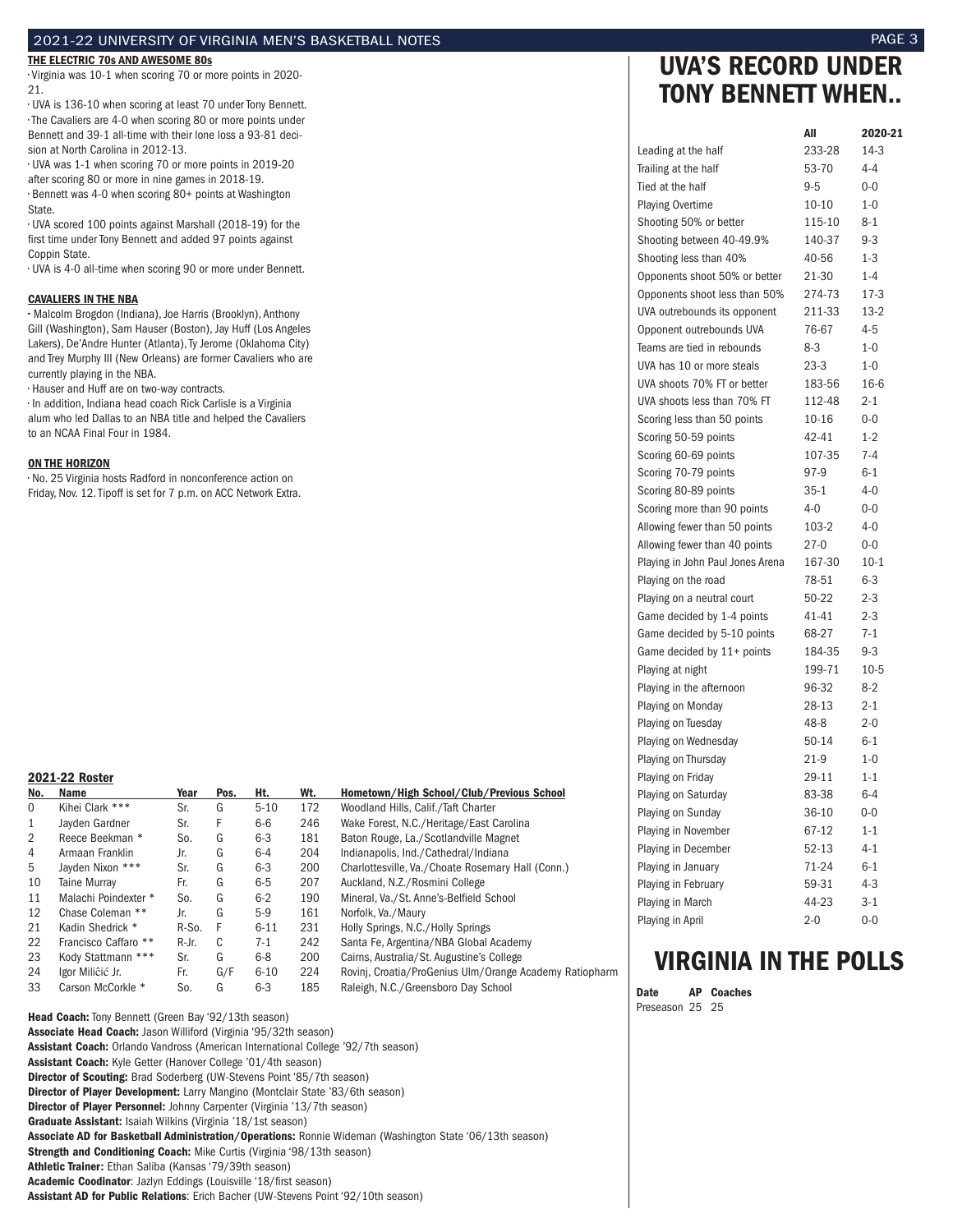#### 2021-22 UNIVERSITY OF VIRGINIA MEN'S BASKETBALL NOTES PAGE 4

# THE LAST TIME

#### VIRGINIA INDIVIDUALS

• Scored 30 points: Kyle Guy vs. Marshall (12/31/18) • Scored 40 points: Sean Singletary (41) at Miami (3/1/08) • Two players with 20 points: Jay Huff (21) and Sam Hauser (21) vs. Syracuse (1/25/21)

• Three players with 20 points: Chris Williams (27), Roger Mason, Jr. (22) and Donald Hand (20) vs. Duke (1/5/00) • Four players with 20 points: Chris Williams (23), Donald Hand (22),

Adam Hall (21) and Travis Watson (20) vs.Georgetown (3/15/00) • A player with back-to-back 25-point games: Joe Harris, 26 vs.

Virginia Tech (2/12/13), 27 at North Carolina (2/16/13) • One player scored in double figures: Mamadi Diakite (20) vs. Notre Dame (2/11/20)

• No players scored in double figures: vs. Florida (3/18/17) • Five players scored in double figures: Sam Hauser (14), Tomas Woldetensae (14), Trey Murphy III (13), Kihei Clark (12), Jay Huff (12) at Clemson (1/16/21)

• Six players scored in double figures: Sean Singletary (27), Adrian Joseph (13), Jamil Tucker (13), Mamadi Diane (12), Calvin Baker (11) and Laurynas Mikalauskas (11) vs. Maryland (3/9/08)

• Seven players scored in double figures: Cornel Parker (20), Junior Burrough (15), Ted Jeffries (14), Cory Alexander (13), Jason Williford (12), Yuri Barnes (11) and Doug Smith (11) vs. Clemson (1/13/93) • Had 15 rebounds: Mike Tobey (16) vs. Tennessee State (11/25/14) • Had 20 rebounds: Mike Tobey (20) vs. Louisville (3/5/16)

• Had 25 rebounds: Bob Mortell (25) vs. Washington & Lee (2/27/60) • Two players with 10 rebounds: Mamadi Diakite (10) and Braxton Key (10) vs. Virginia Tech (1/4/20 )

• Three players with 10 rebounds: Jay Huff (12), Kihei Clark (11) and Braxton Key (10) at Syracuse (11/6/19)

• Double-Double: Jay Huff (13 points, 12 rebounds) vs. Syracuse (3/11/21).

• Two players had a double-double: Mamadi Diakite (19 pts, 13 rebs) and Braxton Key (14 pts, 10 rebs) vs. JMU (11/10/19)

• Three players had a double-double: Jason Williford (10 pts, 15 rebs), Ted Jeffries (23 pts, 10 rebs), and Cornel Parker (11 pts, 11 rebs) at William & Mary (1/25/93)

• Double-Double with points and assists: Ty Jerome (15 points, 11 assists) at North Carolina (2/11/19)

• Triple-Double: Ralph Sampson (15 pts, 22 rebs, 10 blks) vs. Old Dominion (12/29/79)

• Three Double-Doubles in a row: Sam Hauser [3] (13 pts, 10 rebs) at Notre Dame (12/30/20), (16 pts, 11 rebs) vs. Wake Forest (1/6/21), (17 pts, 10 rebs) at Boston College (1/9/21)

• Four Double-Doubles in a row: Mike Scott [5] (27 pts, 15 rebs) vs. Oklahoma (11/23/10), (16 pts, 10 rebs) vs. Wichita State (11/24/10), (17 pts, 12 rebs) at Minnesota (11/29/10), (21 pts, 13 rebs) at Virginia Tech (12/5/10), (10 pts, 13 rebs) vs. Radford (12/7/10)

• 20 points and 20 rebounds: Travis Watson (21 points, 20 rebounds) vs. Wofford (1/2/03)

• 20 points and 10 rebounds: Jay Huff (20 points, 12 rebounds) at Duke (2/20/21).

• 10 assists: Kihei Clark (13) vs. Navy (12/29/19)

• 5 blocked Shots: Jay Huff (5) vs. NC State (2/24/21)

• 5 steals: Reece Beekman (5) vs. Wake Forest (1/6/21)

• Led UVA in points, rebounds and assists: Sam Hauser (15 points, 9 rebounds, 3 assists) vs. Ohio (3/20/21)

• Hit a last second shot to win a game: Reece Beekman vs. Syracuse (3/11/21) [3-pointer as time expired]

• Played more than 40 minutes: Kihei Clark (45) vs. Notre Dame (2/11/20)

• Played 40 minutes: Kihei Clark (40), vs. Notre Dame (1/9/21)

#### VIRGINIA TEAM

• Won in Overtime: 71-64 vs. Kent State (12/4/20)

• Lost in Overtime: 63-55 vs. Syracuse (1/11/20)

• Played Two Overtimes: at Virginia Tech, 80-78 2 OT (2/12/17) • Played Three Overtimes: vs. Georgetown, L 115-111 (3/15/00)

• Shot 70 percent for a half: 70.4% (19-27) vs. Austin Peay - 1st Half (11/13/17)

• Shot 60 percent in a game: 60.7% (34-56) at Clemson (1/16/21) • Shot less than 30 percent in a game: 29.5% (13-44) vs. VCU (12/9/18)

• Shot 100 percent from the free throw line: 100% (14-14) vs. NC State (2/24/21)

• Shot 90 percent from the free throw line: 91.7% (11-12) vs. Syracuse (3/11/21)

• Shot 70 percent from 3-point line: 72% (18-25) at Syracuse (3/4/19)

• Shot less than 30 percent in a half: 28% (7-25) in 1st Half vs. San Francisco (11/27/20)

• Shot less than 20 percent in a half: 18.2% (4-22) in 1st Half vs. California (12/22/15)

• Shot 55 percent or better and lost: 58.5% (31-53) at North Carolina (2/16/13)

• Shot 50 percent or better and lost: 52.8% (28-53) at Duke (1/19/19)

• Attempted 50 FTs: 52 (made 34) vs. Howard (12/12/94) • Attempted 35 3-pointers: 38 (11-38) vs. Va. Tech (2/10/18)

• Did Not Attempt a FT: 0 vs. Wisconsin (11/27/17)

• Made 30 FTs: 31 (31 of 36) vs. Tennessee (3/18/07)

• Made 15 3-pt FGs: 15 at Clemson (1/16/21)

• Failed to make a 3-pt FG: vs. St. Francis Brooklyn (11/15/16) • Had 50 rebounds: 50 vs. JMU (11/10/19)

• Had 25 assists: 26 vs. Iowa State (3/25/16)

• Had 15 steals: 16 vs. NC State (2/24/08)

• Had 10 blocks: 11 vs. Norfolk State (11/16/14)

• Scored 50 pts in a half: 52 at Clemson, 2nd half (1/16/21)

• Scored 60 pts in a half: 60 vs. Gonzaga, 1st half (1/3/07) • Scored 70 pts in a half: 70 vs. Coastal Carolina, 2nd half

(11/20/00)

• Scored 100 pts (ACC): 103 vs. Maryland (1/16/07)

• Scored 100 pts (non-conf): 100 vs. Marshall (12/31/18)

• Scored under 20 pts in 1st half: 17 at Purdue (12/4/19)

• Scored under 20 pts in 2nd half: 19 at No. Carolina (2/18/17)

• Scored under 50 pts in a game: 40 at Purdue (12/4/20)

• Defeated top-5 opponent: 61-56 vs. #5 Florida State (1/28/20)

• Defeated top-5 opponent on the road: 65-63 at #4 Duke (1/27/18) • Defeated top-ranked opponent: 86-73 vs. #1 North Carolina (1/30/86)

• Won when trailing by 16 points: Trailed 32-16 during 63-61 vs. Ohio State (11/30/16)

• Won when trailing by 17 points: Trailed 31-14 during 61-58 overtime win vs. Maryland (3/10/13)

#### OPPONENT INDIVIDUALS

• Scored 30 points: Buddy Boeheim (31), Syracuse (3/11/21)

• Scored 35 points: Carsen Edwards (42), Purdue (3/30/19)

• Scored 40 points: Carsen Edwards (42), Purdue (3/30/19)

• Scored 50 points: Len Chappell (50), Wake (2/12/62)

• Two players with 20 points: Corey Kispert (32) and Drew Timme (29) vs. Gonzaga (12/26/20)

• Two players with 25 points: Corey Kispert (32) and Drew Timme (29) vs. Gonzaga (12/26/20)

• Three players with 20 points: Jordan McRae (21), Jarnell Stokes (20), Josh Richardson (20), at Tennessee (12/30/13)

• Two players with 30 points: Trevor Powell (31) and Tony Smith (31), at Marquette (2/3/90)

• No players scored in double figures: Clemson (1/16/21)

• Five players scored in double figures: Brandone Francis (17), Davide Moretti (15), Jarrett Culver (15), Kyler Edwards (12) and Matt Mooney (10) vs. Texas Tech (4/8/19)

• Six players scored in double figures: C.J. Harris (15), Ari Stewart (12), Travis McKie (12), J.T. Terrell (11), Ty Walker (11), Gary Clark (10), at Wake Forest (1/29/11)

• Seven players scored in double figures: Stanley Burrell (15), Drew Lavender (13), C.J. Anderson (12), B.J. Raymond (12), Josh Duncan (11), Charles Bronson (11) and Jason Love (10), at Xavier (1/3/08) • Double-Double: Jason Preston (11 points, 13 rebounds), Ohio (3/20/21)

• Double-Double with points and assists: Keifer Sykes (21 pts, 10 assts), at Green Bay (12/7/13)

• Two players had a double-double: Marvin Bagley III (30 pts, 14 rebs) & Wendell Carter Jr. (14 pts, 15 rebs), Duke (1/27/18)

• Had 15 rebounds: Amando Bacot (16), No. Carolina (2/20/20) • Had 20 rebounds: Tim Duncan (23), Wake Forest (2/22/97)

• Had 10 assists: Keifer Sykes (10), at Green Bay (12/7/13)

• 5 Blocked Shots: Moses Wright (5), Georgia Tech (1/23/21)

• 5 Steals: Jose Alvarado (6), Georgia Tech (1/23/21)

• Hit a last second shot to win a game: Donte DiVincenzo, Villanova (12/31/16), tip-in at the end of regulation

#### OPPONENT TEAM

• Shot less than 30 percent in a game: 28% (14-50), William & Mary (12/22/20)

• Shot less than 30 percent in a game (ACC): 27.1% (13-48), Virginia Tech (1/4/20)

• Shot 60 percent in a game: 60.3% (35-58), vs. Gonzaga (12/26/20)

• Shot 55 percent or better and lost: 55.3% (26-47), Cleveland State (11/25/09)

• Scored 100 pts: 106, Washington (11/22/10)

• Scored 90 pts in an ACC game: 93, North Carolina (2/16/13)

• Scored 60 pts in a half: 60, at Miami, 2nd half (3/1/08)

• Scored 50 pts in a half: 54, vs. Gonzaga, 2nd half (12/26/21) • Scored 45 pts in the first half: 45, at Florida State (2/15/21)

• Scored under 10 pts in 1st half: 7, at Pitt (2/24/18)

• Scored under 20 pts in 1st half: 17, at Clemson (1/16/21)

• Scored under 20 pts in 2nd half: 19, vs. Towson (11/25/20)

• Scored under 40 pts in a game: 39, vs. Virginia Tech (1/4/20)

• Had 25 assists: 27, at Xavier (1/3/08)

• Had 15 steals: 15, VMI (11/16/08)

- Had 10 blocks: 10 at Maryland (3/5/11)
- Failed to make a 3-pt FG: Georgia Tech (1/22/15)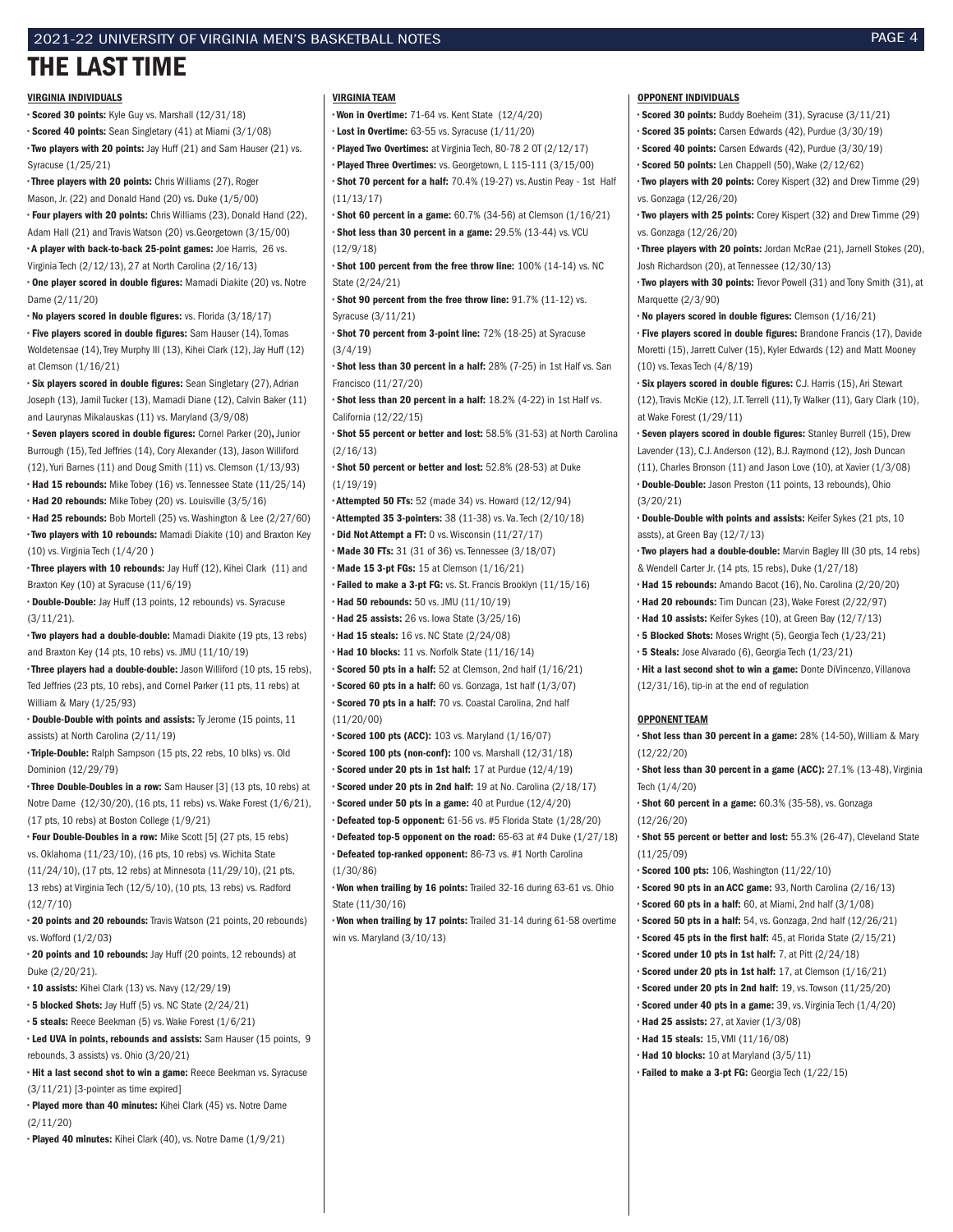# JOHN PAUL JONES ARENA RECORDS

#### VIRGINIA PLAYERS

| Most 2nd Half Points: 26, Sylven Landesberg vs. Boston College, 2/4/09 |  |
|------------------------------------------------------------------------|--|
|                                                                        |  |
|                                                                        |  |
|                                                                        |  |
|                                                                        |  |
|                                                                        |  |
|                                                                        |  |
| 12, Sean Singletary vs. Georgia Tech, 2/24/07                          |  |
|                                                                        |  |
| 1.000 (5-5), Justin Anderson vs. Tennessee State, 11/25/14             |  |
| 1.000 (4-4), De'Andre Hunter vs. Coppin State, 11/16/18                |  |
| 1.000 (4-4), London Perrantes vs. Miami, 2/26/14                       |  |
| 1.000 (4-4), Joe Harris vs. Hampton, 11/26/13                          |  |
|                                                                        |  |
| 14, Sylven Landesberg vs. Florida State, 1/24/09                       |  |
|                                                                        |  |
|                                                                        |  |
| 1.000 (12-12), Malcolm Brogdon vs. Villanova, 12/19/15                 |  |
|                                                                        |  |
|                                                                        |  |
|                                                                        |  |

# **VIRGINIA TEAM**<br>Most Points:

| 24 vs. VMI, 11/16/08     |
|--------------------------|
|                          |
|                          |
|                          |
| 21 vs. Hampton, 12/19/07 |
|                          |

#### **MISCELLANEOUS**

|                                                                            | 57 points vs. Grambling State, 11/22/16 |
|----------------------------------------------------------------------------|-----------------------------------------|
|                                                                            |                                         |
|                                                                            |                                         |
|                                                                            | 56 points vs. Grambling State, 11/22/16 |
|                                                                            |                                         |
| Overtime Games (Record): 12 (6-6); Last: 71-64 win vs. Kent State, 12/4/20 |                                         |
|                                                                            |                                         |

#### OPPONENT PLAYERS

| 1.000 (8-8), Sean Mosley, Maryland, 3/6/10   |
|----------------------------------------------|
| 1.000 (7-7), Roy Devyn Marble, Iowa, 3/27/13 |
|                                              |
|                                              |
|                                              |

#### OPPONENT TEAM

| 10, North Carolina, 1/15/09 |
|-----------------------------|
|                             |
|                             |

#### RECORD AT JOHN PAUL JONES ARENA

2006-07 to present. . . 251 games - 205-46 (.817)

#### LONGEST WINNING STREAKS

24 games from 2/7/15 vs. Louisville through 11/30/16 vs. Ohio State 21 games from 12/21/13 vs. Northern Iowa through 1/22/15 vs. Georgia Tech

#### LONGEST ACC WINNING STREAK

21 games from 1/6/13 vs. North Carolina through 1/22/15 vs. Georgia Tech

#### LONGEST LOSING STREAK

4 games from 2/6/10 vs. Wake Forest through 3/6/10 vs. Maryland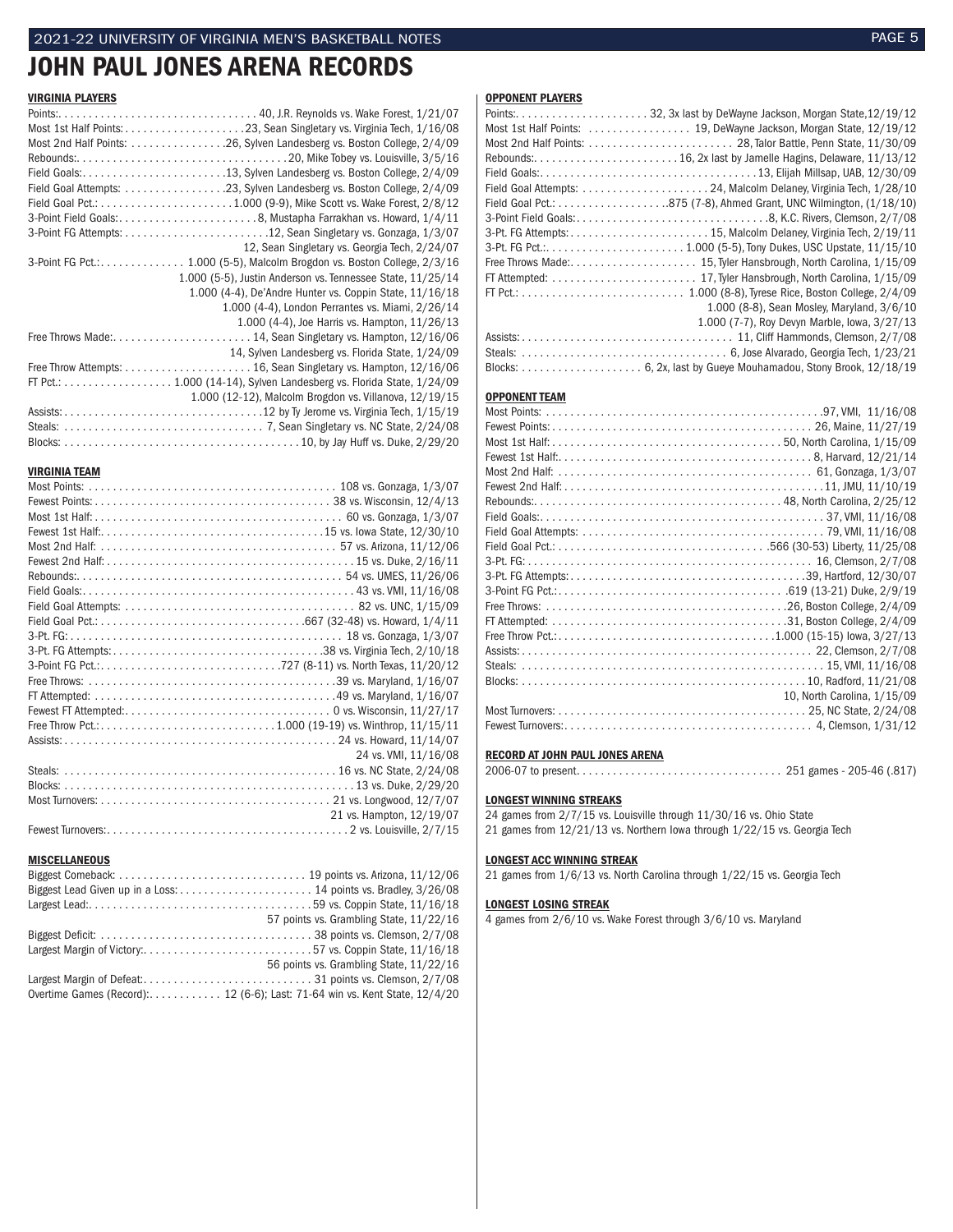

# **0 KIHEI CLARK**

**Guard • 5-10 • 172**

**Senior Woodland Hills, Calif. • Taft Charter**

### **2021-22 HIGHLIGHTS**

• Bob Cousy Award Watch List

• Preseason All-ACC Second Team

# **2021-22 GAME-BY-GAME**

**Opponent GP-GS FG 3FG FT O-D Reb A TO Blk Stl PF Min Pts**

# **CAREER HIGHS**

| Points           | 23 at Louisville (2/8/20)              |
|------------------|----------------------------------------|
| FGs              | 8 at Louisville (2/8/20)               |
| 3FGs             | 4, 2x - last at Georgia Tech (2/10/21) |
| FTs              | 9 vs. Kent State (12/4/20)             |
| Rebounds         | 11 at Syracuse (11/6/19)               |
| Assists          | 13 vs. Navy (12/29/19)                 |
| <b>Turnovers</b> | 9 at Florida State (1/15/20)           |
| Blocks           | 1, 3x - last at Purdue (12/4/19)       |
| <b>Steals</b>    | 3, 7x - last at Duke (2/20/21)         |
| Minutes          | 45, 2x - last vs. Notre Dame (2/11/20) |
|                  |                                        |

# **SEASON HIGHS**

| Points           |  |
|------------------|--|
| FGs              |  |
| 3FGs             |  |
| FTs              |  |
| Rebounds         |  |
| <b>Assists</b>   |  |
| <b>Turnovers</b> |  |
| <b>Blocks</b>    |  |
| <b>Steals</b>    |  |
| <b>Minutes</b>   |  |
|                  |  |

#### **CAREER STATISTICS**

| Year | G-GS Min-Avg. FG-FGA Pct. 3FG-3FGA Pct. FT-FTA Pct. Off-Def. Reb-Avg. PF-DQ Ast TO Blk Stl Pts-Avg   |  |  |  |  |               |  |    |                            |
|------|------------------------------------------------------------------------------------------------------|--|--|--|--|---------------|--|----|----------------------------|
|      | 2018-19 38-20 1018-26.8  55-157  .350  29-85  .341  33-40  .825  16-73   89-2.3   52-0   97   39   0 |  |  |  |  |               |  | 28 | 172-4.5                    |
|      | 2019-20 30-30 114-37.1 105-280 .375 36-96 .375 78-89 .876 11-114 125-4.2                             |  |  |  |  |               |  |    | 54-0 177 105 3 37 324-10.8 |
|      | 2020-21 25-23 853-34.1 85-207 .411 20-62 .323 47-64 .734 6-45 51-2.0                                 |  |  |  |  | 30-0 113 53 0 |  |    | 18 237-9.5                 |
|      | TOTAL  93-73  2985-32.1  245-644  .380  85-243  .350  158-193 .819  33-232  265-2.8  136-0           |  |  |  |  |               |  |    | 386 197 3 83 733-7.9       |



# **1 JAYDEN GARDNER**

**Forward • 6-6 • 246 Senior Wake Forest, N.C. • East Carolina**

| 2021-22 HIGHLIGHTS             |  |
|--------------------------------|--|
| • Karl Malone Award Watch list |  |

**2021-22 GAME-BY-GAME Opponent GP-GS FG 3FG FT O-D Reb A TO Blk Stl PF Min Pts**

### **CAREER HIGHS**

| Points    | 23 at Louisville (2/8/20)              |
|-----------|----------------------------------------|
| FGs       | 8 at Louisville (2/8/20)               |
| 3FGs      | 4, 2x - last at Georgia Tech (2/10/21) |
| FTs       | 9 vs. Kent State (12/4/20)             |
| Rebounds  | 11 at Syracuse (11/6/19)               |
| Assists   | 13 vs. Navy (12/29/19)                 |
| Turnovers | 9 at Florida State (1/15/20)           |
| Blocks    | 1, 3x - last at Purdue (12/4/19)       |
| Steals    | 3, 7x - last at Duke (2/20/21)         |
| Minutes   | 45, 2x - last vs. Notre Dame (2/11/20) |

| Points           |  |
|------------------|--|
| FGs              |  |
| 3FGs             |  |
| FTs              |  |
| Rebounds         |  |
| Assists          |  |
| <b>Turnovers</b> |  |
| <b>Blocks</b>    |  |
| Steals           |  |
| <b>Minutes</b>   |  |
|                  |  |

| <b>CAREER STATISTICS</b> |  |                                                                                                         |  |  |  |                         |         |      |      |             |       |    |              |
|--------------------------|--|---------------------------------------------------------------------------------------------------------|--|--|--|-------------------------|---------|------|------|-------------|-------|----|--------------|
|                          |  | Year G-GS Min-Avg. FG-FGA Pct. 3FG-3FGA Pct. FT-FTA Pct. Off-Def. Reb-Avg. PF-DQ Ast TO Blk Stl Pts-Avg |  |  |  |                         |         |      |      |             |       |    |              |
|                          |  | 2018-19 31-31 947-30.5 166-337 .493 2-10 .200 171-228 .750 93-169                                       |  |  |  |                         | 262-8.5 | - 88 | - 39 | 75          | 14 24 |    | 505-16.3     |
|                          |  | 2019-20 30-29 1068-35.6 223-428 521 4-20 .200 160-218 734 91-194                                        |  |  |  |                         | 285-9.2 | 91   |      | 67 83 15 34 |       |    | 610-19.7     |
|                          |  | 2020-21 18-17 669-37.2 123-257 479 3-6                                                                  |  |  |  | .500 98-133 .737 39-119 | 158-8.3 | 42   | - 27 |             | 45 3  | 11 | 347-18.3     |
|                          |  | .222 429-579 .741 223-482 705-8.9 .01 .222 .501 .222 .222 429-579 .741 .223-482                         |  |  |  |                         |         | 221  | 133  | 203         | 32    |    | 69 1462-18.5 |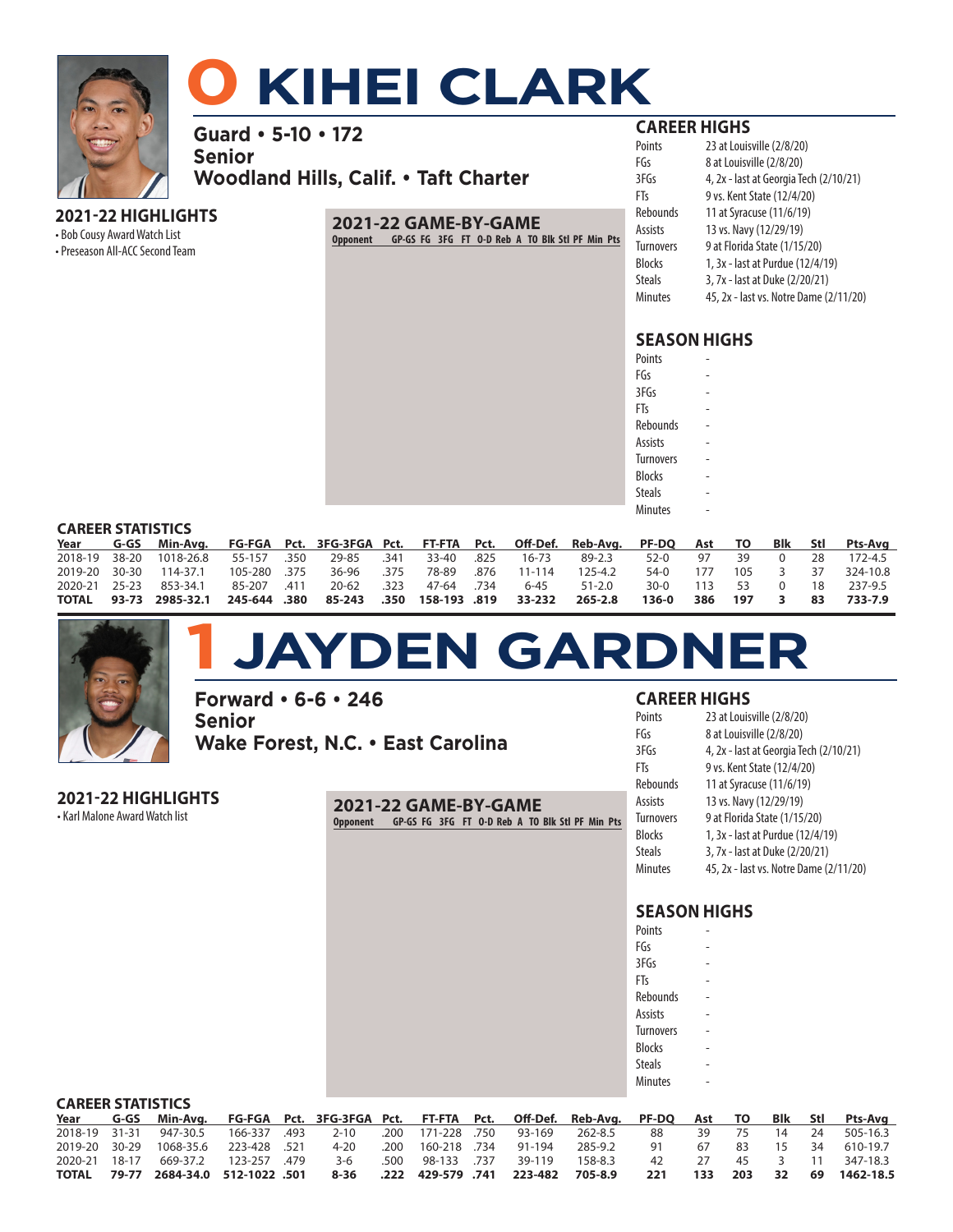

# **2 REECE BEEKMAN**

**Guard • 6-3 • 181 Sophomore Baton Rouge, La. • Scotlandville Magnet**

# **2021-22 HIGHLIGHTS**

• **2021-22 GAME-BY-GAME Opponent GP-GS FG 3FG FT O-D Reb A TO Blk Stl PF Min Pts**

|  | <b>CAREER HIGHS</b> |  |  |
|--|---------------------|--|--|
|  |                     |  |  |

| 12 vs. Wake Forest (1/6/21)            |
|----------------------------------------|
| 5 vs. San Francisco (11/27/20)         |
| 1, 7x - last vs. Syracuse (3/11/21)    |
| 5 vs. Syracuse (1/25/21)               |
| 8 vs. North Carolina (2/13/21)         |
| 7 vs. North Carolina (2/13/21)         |
| 4 at Georgia Tech (2/10/21)            |
| 2, 2x - last at Georgia Tech (2/10/21) |
| 5 vs. Wake Forest (1/6/21)             |
| 39 vs. Georgia Tech (1/23/21)          |
|                                        |

# **SEASON HIGHS**

| Points           |  |
|------------------|--|
| FGs              |  |
| 3FGs             |  |
| FTs              |  |
| Rebounds         |  |
| Assists          |  |
| <b>Turnovers</b> |  |
| <b>Blocks</b>    |  |
| <b>Steals</b>    |  |
| <b>Minutes</b>   |  |
|                  |  |

#### **CAREER STATISTICS**

| _______________________ |  |                                                                                                         |  |  |  |  |  |  |  |  |  |  |  |  |  |
|-------------------------|--|---------------------------------------------------------------------------------------------------------|--|--|--|--|--|--|--|--|--|--|--|--|--|
|                         |  | Year G-GS Min-Avg. FG-FGA Pct. 3FG-3FGA Pct. FT-FTA Pct. Off-Def. Reb-Avg. PF-DQ Ast TO Blk Stl Pts-Avg |  |  |  |  |  |  |  |  |  |  |  |  |  |
|                         |  | 2020-21 25-20 732-29.3 42-110 .382 9-37 .243 25-33 .758 5-66 71-2.8 37-0 75 29 10 30 118-4.7            |  |  |  |  |  |  |  |  |  |  |  |  |  |
|                         |  | TOTAL 25-20 732-29.3 42-110 .382 9-37 .243 25-33 .758 5-66 71-2.8 37-0 75 29 10 30 118-4.7              |  |  |  |  |  |  |  |  |  |  |  |  |  |



•

# **4 ARMAAN FRANKLIN**

**Guard • 6-4 • 204 Junior Indianapolis, Ind. • Indiana**

**2021-22 HIGHLIGHTS**

**2021-22 GAME-BY-GAME Opponent GP-GS FG 3FG FT O-D Reb A TO Blk Stl PF Min Pts**

### **CAREER HIGHS**

| Points           | 11 vs. San Francisco (11/27/20)     |
|------------------|-------------------------------------|
| FGs              | 4, 2x - last vs. Miami (3/1/21)     |
| 3FGs             | 1, 2x - last vs. Gonzaga (12/26/20) |
| FTs              | 3 vs. Saint Francis (12/1/20)       |
| Rebounds         | 6, 3x - last vs. Miami (3/1/21)     |
| Assists          | 3 vs. Towson (11/25/20)             |
| <b>Turnovers</b> | 2 vs. Saint Francis (12/1/20)       |
| <b>Blocks</b>    | 1 vs. Vermont (11/19/19)            |
| Steals           | 2, 2x - last vs. Miami (3/1/21)     |
| Minutes          | 22 vs. Towson (11/25/20)            |
|                  |                                     |

| 11 vs. San Francisco (11/27/20)         |
|-----------------------------------------|
| 4, 2x - last vs. Miami (3/1/21)         |
| 1, 3x - last at Florida State (2/15/21) |
| 3 vs. Saint Francis (12/1/20)           |
| 6, 5x - last vs. Syracuse (3/11/21)     |
| 3 vs. Towson (11/25/20)                 |
| 2 vs. Saint Francis (12/1/20)           |
| 1 vs. Vermont (11/19/19)                |
| 2, 2x - last vs. Miami (3/1/21)         |
| 22 vs. Towson (11/25/20)                |
|                                         |

|              | <b>CAREER STATISTICS</b> |                                                                                         |  |  |                             |  |  |  |                      |                |     |     |    |             |      |                 |
|--------------|--------------------------|-----------------------------------------------------------------------------------------|--|--|-----------------------------|--|--|--|----------------------|----------------|-----|-----|----|-------------|------|-----------------|
|              |                          | Year G-GS Min-Avg. FG-FGA Pct. 3FG-3FGA Pct. FT-FTA Pct. Off-Def. Reb-Avg. PF-DQ Ast TO |  |  |                             |  |  |  |                      |                |     |     |    |             |      | Blk Stl Pts-Ava |
| 2019-20 32-9 |                          | 442-13.8 39-112 .348 17-64                                                              |  |  |                             |  |  |  | .266 24-39 .615 2-50 | $\cdot$ 52-1.6 | 43  | -41 | 30 | $-1$ 3 $-1$ | 8    | 119-3.7         |
|              |                          | 2020-21 22-20 661-30.0 87-203 .429                                                      |  |  | 36-85 .424 40-54 .741 13-78 |  |  |  |                      | 91-4.1         | 61  | 47  |    | 48 5        | - 26 | 250-11.4        |
| TOTAL        |                          | 54-29 1103-20.4 126-315 .400 53-149 .356 64-93 .688 15-128                              |  |  |                             |  |  |  |                      | 143-2.7        | 104 | 88  | 78 | 8           | 34   | 369-6.8         |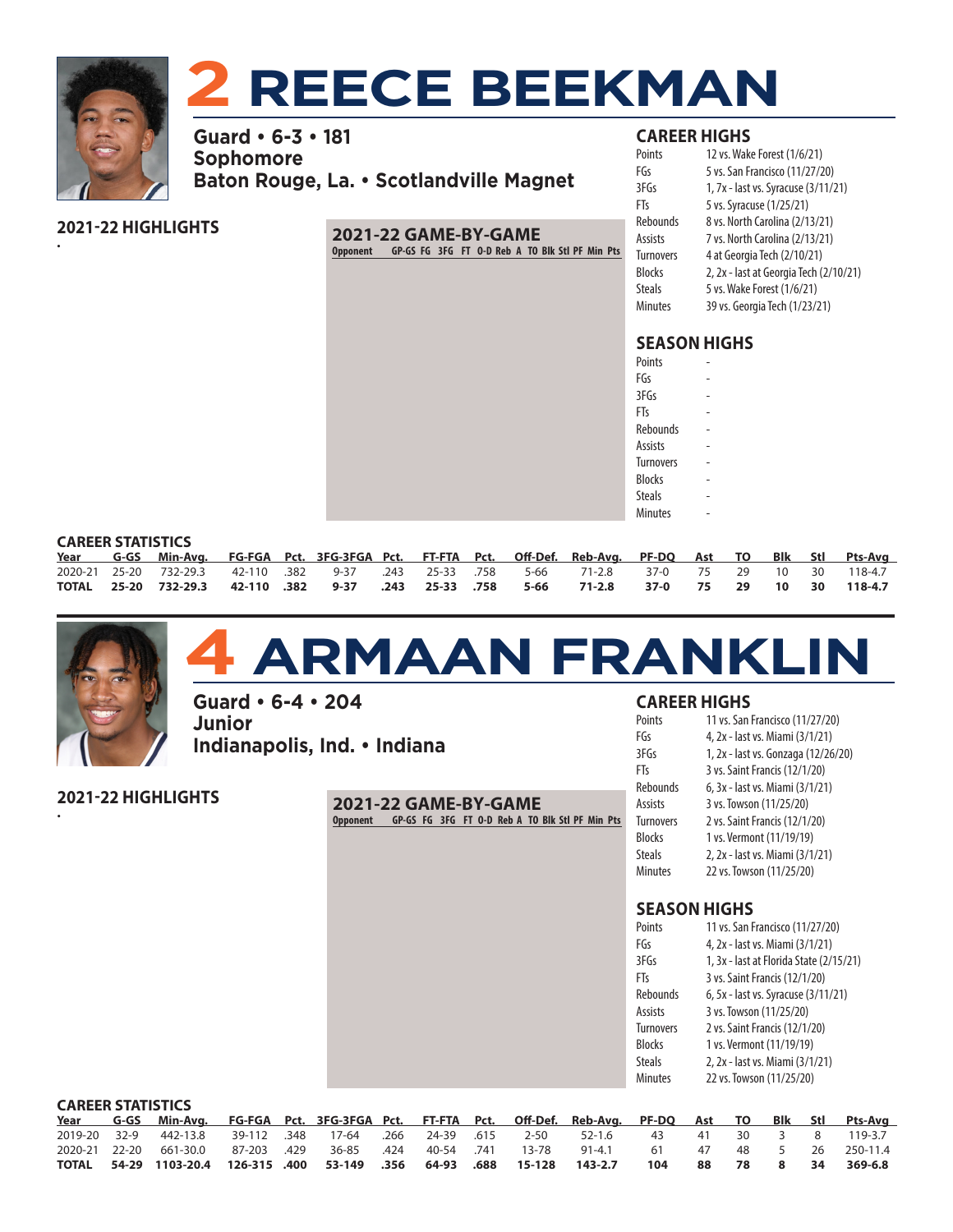

| romis         |  |
|---------------|--|
| FGs           |  |
| 3FGs          |  |
| FTs           |  |
| Rebounds      |  |
| Assists       |  |
| Turnovers     |  |
| Blocks        |  |
| <b>Steals</b> |  |
| Minutes       |  |
|               |  |

#### **CAREER STATISTICS**

| Year         | G-GS     | Min-Ava.   |          |      |         |      |         |      |         | FG-FGA Pct. 3FG-3FGA Pct. FT-FTA Pct. Off-Def. Reb-Avg. PF-DQ |          | Ast TO | Blk | Stl | Pts-Ava    |
|--------------|----------|------------|----------|------|---------|------|---------|------|---------|---------------------------------------------------------------|----------|--------|-----|-----|------------|
| 2018-19      | $14-0$   | $43 - 3.1$ | $3 - 10$ | .300 | $0 - 3$ | .000 | $2 - 4$ | .500 | 3-5     | 8-0.6                                                         | 10-0     |        |     |     | $8 - 0.6$  |
| 2019-20      | $5-0$    | $18 - 3.6$ | $1 - 2$  | .500 | $0 - 1$ | .000 | $0 - 0$ | .000 | $1 - 1$ | $2 - 0.4$                                                     | 1-0      |        |     |     | $2 - 0.4$  |
| 2020-21      | $3-0$    | $4 - 1.3$  | $0 - 0$  | .000 | $0 - 0$ | .000 | $0 - 0$ | .000 | $0 - 1$ | $1 - 0.3$                                                     | 1-0      |        |     |     | $0 - 0.0$  |
| <b>TOTAL</b> | $22 - 0$ | 65-3.0     | 4-12     | .333 | $0 - 4$ | .000 | $2 - 4$ | .500 | $4 - 7$ | 11-0.5                                                        | $12 - 0$ |        |     |     | $10 - 0.5$ |



# **10 TAINE MURRAY**

**Guard • 6-5 • 207 Freshman Auckland, N.Z. • Rosmini College**

**2021-22 HIGHLIGHTS**

• **2021-22 GAME-BY-GAME Opponent GP-GS FG 3FG FT O-D Reb A TO Blk Stl PF Min Pts**

#### **CAREER/SEASON HIGHS**

**Points** FGs - 3FGs FTs - **Rebounds Assists Turnovers Blocks** Steals

**Minutes** 

**CAREER STATISTICS**

**Year G-GS Min-Avg. FG-FGA Pct. 3FG-3FGA Pct. FT-FTA Pct. Off-Def. Reb-Avg. PF-DQ Ast TO Blk Stl Pts-Avg** 2021-22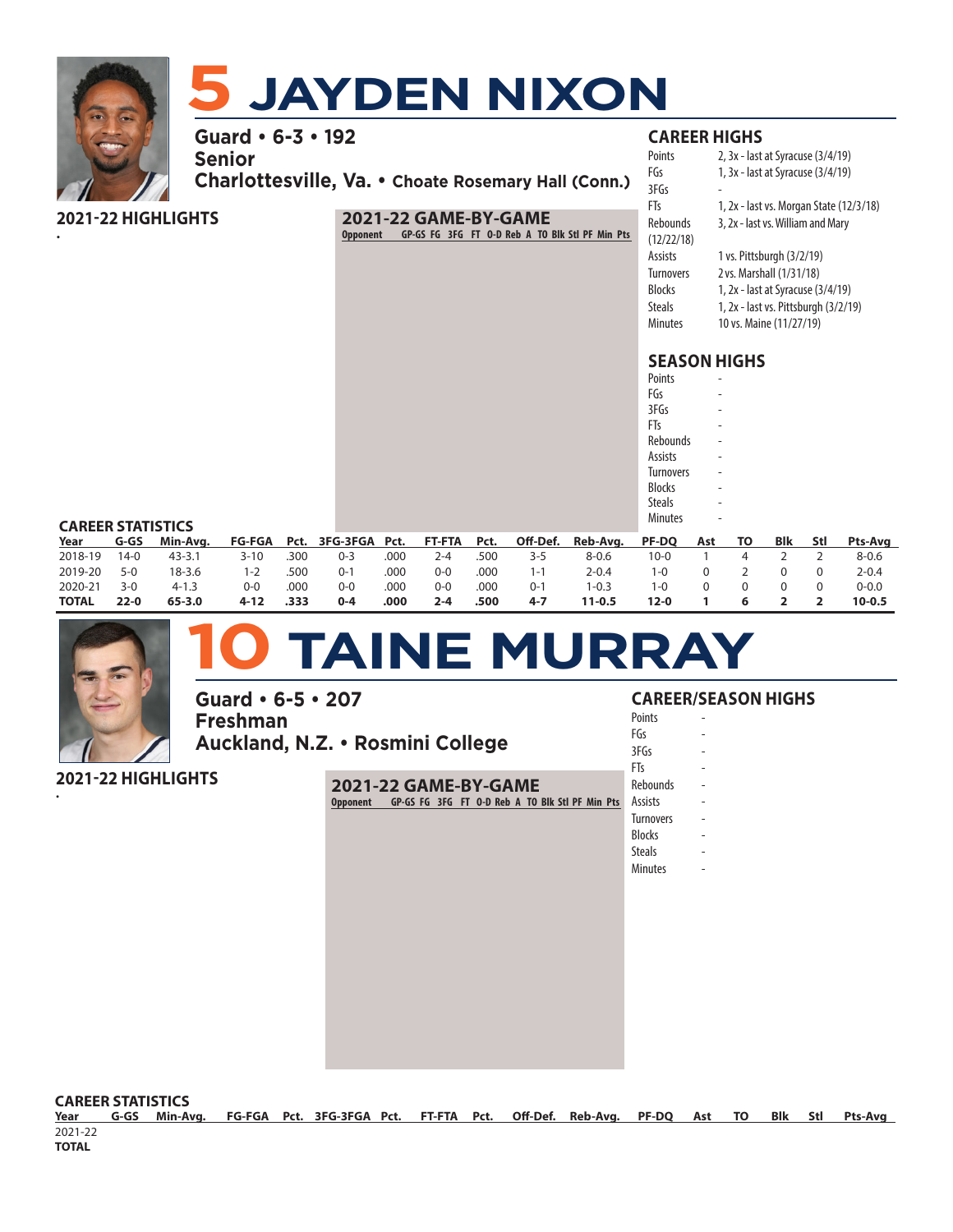|                    |                                       | <b>TI MALACHI POINDEXTER</b>                                                               |                                                                                                           |                                   |
|--------------------|---------------------------------------|--------------------------------------------------------------------------------------------|-----------------------------------------------------------------------------------------------------------|-----------------------------------|
|                    | Guard • 6-2 • 190<br><b>Sophomore</b> | Mineral, Va. • St. Annes-Belfield School                                                   | <b>CAREER HIGH</b><br>Points<br>FGs<br>3FGs                                                               |                                   |
| 2021-22 HIGHLIGHTS |                                       | 2021-22 GAME-BY-GAME<br>GP-GS FG 3FG FT 0-D Reb A TO Blk Stl PF Min Pts<br><b>Opponent</b> | FTs<br><b>Rebounds</b><br>Assists<br><b>Turnovers</b><br><b>Blocks</b><br><b>Steals</b><br><b>Minutes</b> | $\sim$<br>2 vs. Towson (11/25/20) |
|                    |                                       |                                                                                            | <b>SEASON HIGH</b><br>Points<br>FGs<br>3FGs<br>FTs                                                        |                                   |

|  | <b>12 CHASE COLEMAN</b> |  |  |
|--|-------------------------|--|--|
|  |                         |  |  |

2020-21 3-0 3-1.0 0-2 .000 0-2 .000 0-0 .000 0-0 0-0.0 0-0 0 0 0 0 0-0.0 **TOTAL 3-0 3-1.0 0-2 .000 0-2 .000 0-0 .000 0-0 0-0.0 0-0 0 0 0 0 0-0.0**

**Year G-GS Min-Avg. FG-FGA Pct. 3FG-3FGA Pct. FT-FTA Pct. Off-Def. Reb-Avg. PF-DQ Ast TO Blk Stl Pts-Avg**

**Guard • 5-9 • 161 Junior Norfolk, Va. • Maury**

**2021-22 HIGHLIGHTS**

CAREER STATISTICS<br>Year G-GS Min-Avg.

•

**2021-22 GAME-BY-GAME Opponent GP-GS FG 3FG FT O-D Reb A TO Blk Stl PF Min Pts**

#### **CAREER HIGHS**

Rebounds Assists **Turnovers Blocks** Steals **Minutes** 

| Points           | 3, 2x - last vs. Virginia Tech (1/4/20) |
|------------------|-----------------------------------------|
| FGs              | 1, 6x - last vs. Miami (3/1/21)         |
| 3FGs             | 1, 2x - last vs. Virginia Tech (1/4/20) |
| FTs              |                                         |
| Rebounds         | 2 vs. UMass (11/23/19)                  |
| Assists          | 1, 2x - last vs. Virginia Tech (1/4/20) |
| <b>Turnovers</b> | 2 vs. Florida State (1/28/20)           |
| <b>Blocks</b>    |                                         |
| Steals           | 1, 4x - last vs. Virginia Tech (1/4/20) |
| Minutes          | 12 at Purdue (12/4/19)                  |
|                  |                                         |

| Points           |  |
|------------------|--|
| FGs              |  |
| 3FGs             |  |
| FTs              |  |
| Rebounds         |  |
| Assists          |  |
| <b>Turnovers</b> |  |
| <b>Blocks</b>    |  |
| Steals           |  |
| Minutes          |  |

| <b>CAREER STATISTICS</b> |          |            |          |      |         |      |         |      |         |                                                                      |        |   |     |       |                |
|--------------------------|----------|------------|----------|------|---------|------|---------|------|---------|----------------------------------------------------------------------|--------|---|-----|-------|----------------|
| Year                     | G-GS     | Min-Ava.   |          |      |         |      |         |      |         | FG-FGA Pct. 3FG-3FGA Pct. FT-FTA Pct. Off-Def. Reb-Avg. PF-DQ Ast TO |        |   | Blk | - Stl | <b>Pts-Ava</b> |
| 2019-20                  | $17-0$   | $87 - 5.1$ | $5 - 18$ | .278 | 2-8     | .250 | $0-0$   | .000 | 0-8     | $8 - 0.5$                                                            | $9-0$  |   |     |       | $12 - 0.7$     |
| 2020-21                  | $5-0$    | $6 - 1.2$  | 1-1      | .000 | $0 - 0$ | .000 | $0 - 0$ | .000 | $0 - 1$ | $-0.2$                                                               | 1-0    |   |     |       | $2 - 0.4$      |
| <b>TOTAL</b>             | $22 - 0$ | $93 - 4.2$ | $6 - 19$ | .316 | $2 - 8$ | .250 | $0 - 0$ | .000 | $0 - 9$ | $9 - 0.4$                                                            | $10-0$ | 4 |     |       | $14-0.6$       |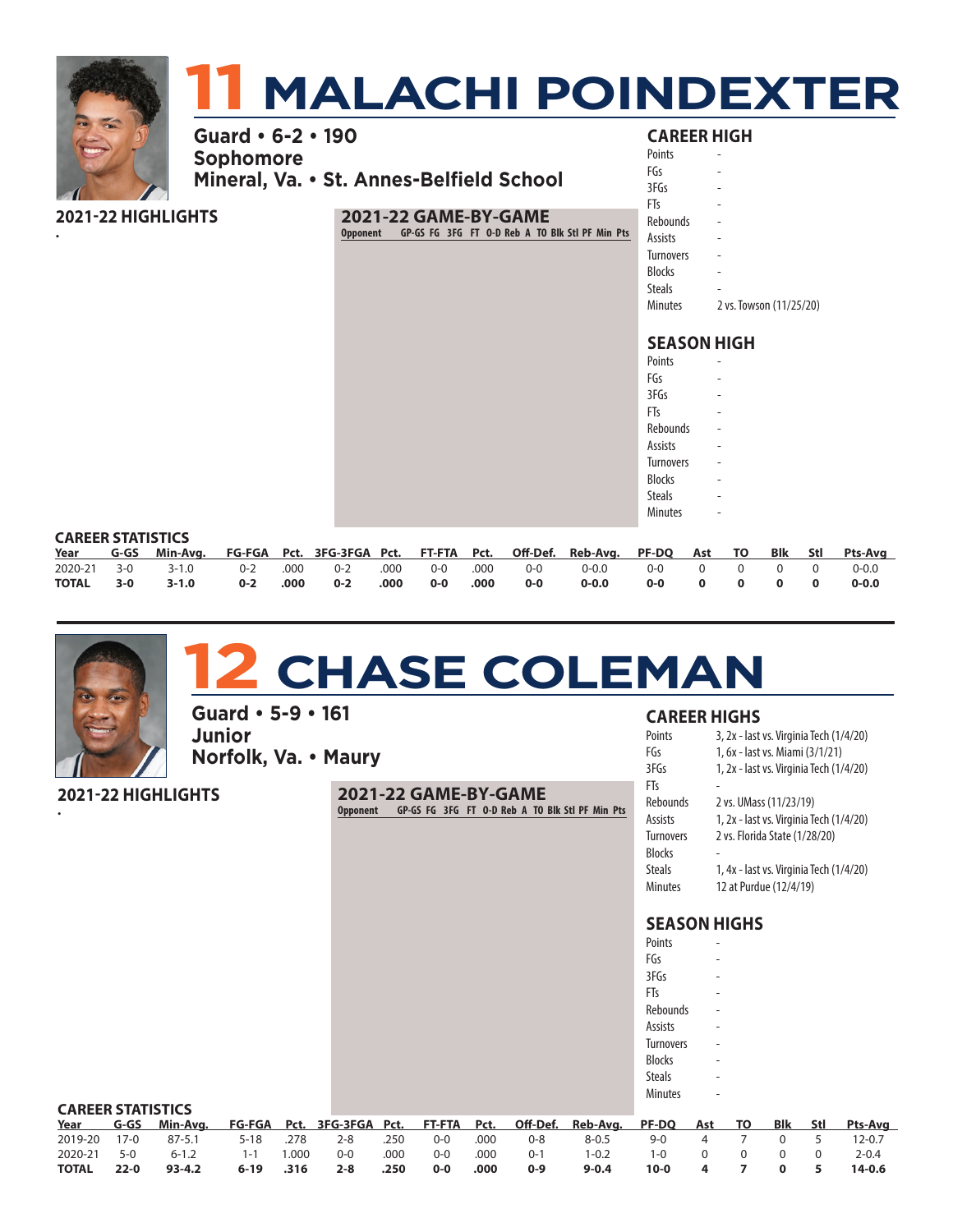

# **21 KADIN SHEDRICK**

**Forward • 6-11 • 231 Redshirt Sophomore Holly Springs, N.C. • Holly Springs**

#### **2021-22 HIGHLIGHTS** •

#### **2021-22 GAME-BY-GAME Opponent GP-GS FG 3FG FT O-D Reb A TO Blk Stl PF Min Pts**

### **CAREER HIGHS**

| 2, 2x - last vs. William & Mary (12/22/20) |
|--------------------------------------------|
|                                            |
|                                            |
|                                            |
|                                            |

# **SEASON HIGHS**

| Points         |  |
|----------------|--|
| FGs            |  |
| 3FGs           |  |
| FTs            |  |
| Rebounds       |  |
| Assists        |  |
| Turnovers      |  |
| <b>Blocks</b>  |  |
| <b>Steals</b>  |  |
| <b>Minutes</b> |  |

#### **CAREER STATISTICS**

| _______________________ |  |                                                                                                         |  |  |  |  |  |  |  |  |  |  |  |  |  |  |
|-------------------------|--|---------------------------------------------------------------------------------------------------------|--|--|--|--|--|--|--|--|--|--|--|--|--|--|
|                         |  | Year G-GS Min-Avg. FG-FGA Pct. 3FG-3FGA Pct. FT-FTA Pct. Off-Def. Reb-Avg. PF-DQ Ast TO Blk Stl Pts-Avg |  |  |  |  |  |  |  |  |  |  |  |  |  |  |
|                         |  | 2020-21 11-0 88-8.0 11-21 .524 0-1 .000 6-9 .667 12-12 24-2.2 14-0 3 6 4 2 28-2.5                       |  |  |  |  |  |  |  |  |  |  |  |  |  |  |
|                         |  | TOTAL 11-0 88-8.0 11-21 524 0-1 .000 6-9 .667 12-12 24-2.2 14-0 3 6 4 2 28-2.5                          |  |  |  |  |  |  |  |  |  |  |  |  |  |  |



# **22 FRANCISCO CAFFARO**

**Center • 7-1 • 242 Redshirt Junior El Trebo, Santa Fe, Argentina • NBA Global Academy**

**2021-22 HIGHLIGHTS**

• **2021-22 GAME-BY-GAME Opponent GP-GS FG 3FG FT O-D Reb A TO Blk Stl PF Min Pts**

#### **CAREER HIGHS**

| 10 vs. North Carolina (12/8/19)         |
|-----------------------------------------|
| 4 vs. North Carolina (12/8/19)          |
|                                         |
| 2, 4x - last vs. Georgia Tech (1/23/21) |
| 7 vs. North Carolina (12/8/19)          |
| 1, 2x - last vs. Notre Dame (1/13/21)   |
| 3 at Clemson (1/16/21)                  |
| 1, 4x - last vs. NC State (2/24/21)     |
| 1, 2x - last vs. Maine (11/27/19)       |
| 21 vs. North Carolina (12/8/19)         |
|                                         |

| Points           |  |
|------------------|--|
| FGs              |  |
| 3FGs             |  |
| FTs              |  |
| Rebounds         |  |
| Assists          |  |
| <b>Turnovers</b> |  |
| <b>Blocks</b>    |  |
| Steals           |  |
| <b>Minutes</b>   |  |

|              | <b>CAREER STATISTICS</b> |                                                                                    |            |      |       |      |            |      |                  |            |            |                         |  |         |        |            |
|--------------|--------------------------|------------------------------------------------------------------------------------|------------|------|-------|------|------------|------|------------------|------------|------------|-------------------------|--|---------|--------|------------|
| Year         |                          | G-GS Min-Avg. FG-FGA Pct. 3FG-3FGA Pct. FT-FTA Pct. Off-Def. Reb-Avg. PF-DQ Ast TO |            |      |       |      |            |      |                  |            |            |                         |  | Blk Stl |        | Pts-Ava    |
| 2019-20 20-2 |                          | 152-7.6                                                                            | 9-17       | .529 | 0-0   | .000 |            |      | 10-15 .667 10-14 | 24-1.2     | 24-0       | $\overline{0}$          |  | 9 5 2   |        | 28-1.4     |
| 2020-21 17-0 |                          | 117-6.9                                                                            | $6 - 12$   | .500 | $O-O$ | .000 | 8-10       | .800 | $9 - 12$         | $21 - 1.2$ | 16-0 2 7 1 |                         |  |         | $\cap$ | $20 - 1.2$ |
| TOTAL        | 37-2                     | 269-7.3                                                                            | 15-29 .517 |      | 0-0   | .000 | 18-25 .720 |      | 19-26            | 45-1.2     | 40-0       | $\overline{\mathbf{2}}$ |  | 16 6    |        | 48-1.3     |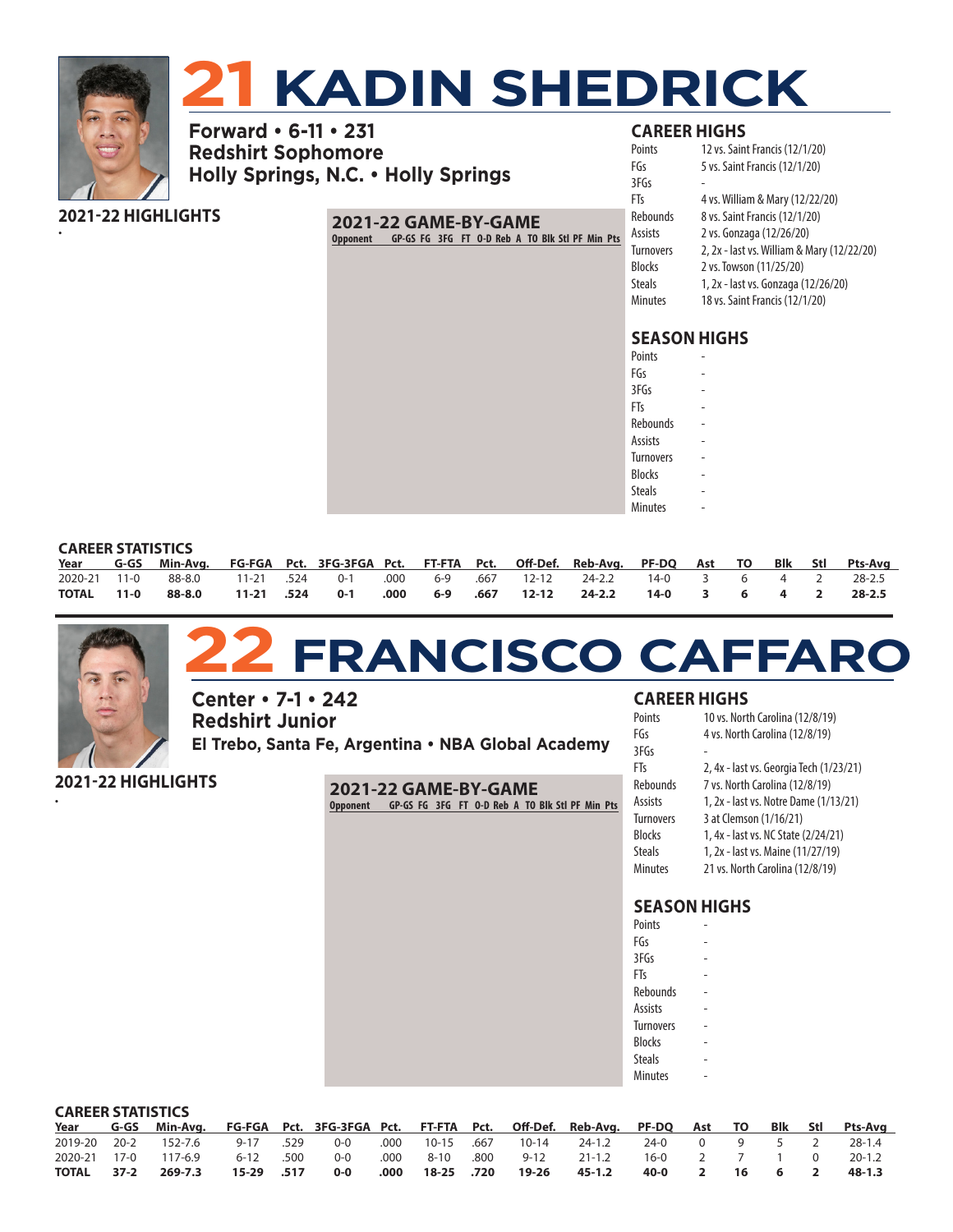

•

# **23 KODY STATTMANN**

**Guard • 6-8 • 200 Senior Cairns, Australia • St. Augustine's College**

**2021-22 HIGHLIGHTS**

# **2021-22 GAME-BY-GAME Opponent GP-GS FG 3FG FT O-D Reb A TO Blk Stl PF Min Pts**

### **CAREER HIGHS**

| Points           | 11 at Boston College (1/7/20)    |
|------------------|----------------------------------|
| FGs              | 5 at Boston College (1/7/20)     |
| 3FGs             | 2 vs. Boston College (2/19/20)   |
| FTs              | 4, 3x - last vs. JMU (11/10/19)  |
| Rebounds         | 8 vs. Virginia Tech (1/4/20)     |
| Assists          | 4 vs. Syracuse (1/11/20)         |
| <b>Turnovers</b> | 2, 3x - last at Purdue (12/4/19) |
| Blocks           | 3 vs. Columbia (11/16/19)        |
| <b>Steals</b>    | 3 at North Carolina (2/15/20)    |
| <b>Minutes</b>   | 39 at Boston College (1/7/20)    |
|                  |                                  |

# **SEASON HIGHS**

| Points           |  |
|------------------|--|
| FGs              |  |
| 3FGs             |  |
| FTs              |  |
| Rebounds         |  |
| Assists          |  |
| <b>Turnovers</b> |  |
| <b>Blocks</b>    |  |
| Steals           |  |
| <b>Minutes</b>   |  |
|                  |  |

#### **CAREER STATISTICS**

| Year          | G-GS  | Min-Avg. FG-FGA Pct. 3FG-3FGA Pct. FT-FTA Pct. Off-Def. Reb-Avg. PF-DQ Ast TO |             |      |         |      |            |      |           |            |        |    |    | Blk | Stl Pts-Avg |
|---------------|-------|-------------------------------------------------------------------------------|-------------|------|---------|------|------------|------|-----------|------------|--------|----|----|-----|-------------|
| 2018-19       | 18-0  | 73-4.1                                                                        | $9 - 21$    | .429 | 4-15    | .267 | 8-9        | .889 | $2-9$     | $11 - 0.6$ | 8-0    |    |    |     | $30 - 1.7$  |
| 2019-20 24-10 |       | 514-21.4                                                                      | 33-98 .337  |      | 14-52   | .269 | $6-9$      | .667 | $10 - 48$ | 58-2.4     | 24-0   | 16 |    |     | 86-3.6      |
| 2020-21       | $4-0$ | 34-8.5                                                                        | 7-12        | .583 | $0 - 2$ | .000 | $O-O$      | .000 | $0 - 7$   | 7-1.8      | 1-0    |    |    |     | $14 - 3.5$  |
| TOTAL         | 46-10 | 621-13.5                                                                      | 49-131 .374 |      | 18-69   | .261 | 14-18 .778 |      | 12-64     | 76-1.7     | $33-0$ | 20 | 26 |     | $130 - 2.8$ |



# **24 IGOR MILIČIĆ JR.**

**Guard/Forward • 6-10 • 224 Freshman Rovinj, Croatia • Orange Academy Ratiopharm**

**2021-22 HIGHLIGHTS**

• **2021-22 GAME-BY-GAME Opponent GP-GS FG 3FG FT O-D Reb A TO Blk Stl PF Min Pts**

### **CAREER/SEASON HIGHS**

**Points** FGs -  $3FGs$  $FTs$ **Rebounds** Assists **Turnovers Blocks** 

**Steals Minutes** 

**CAREER STATISTICS** 

**Year G-GS Min-Avg. FG-FGA Pct. 3FG-3FGA Pct. FT-FTA Pct. Off-Def. Reb-Avg. PF-DQ Ast TO Blk Stl Pts-Avg** 2021-22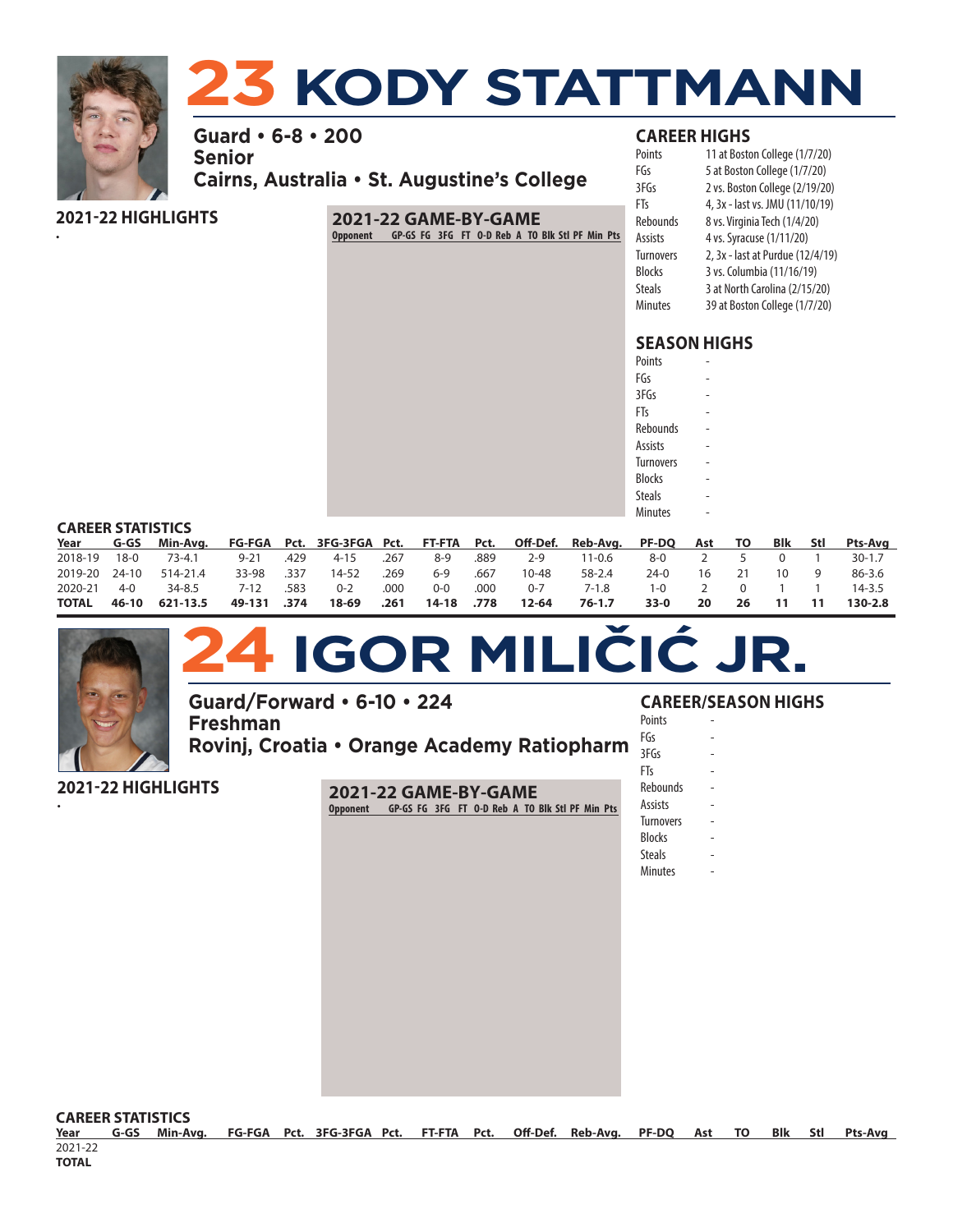

•

# **33 CARSON McCORKLE**

**Guard • 6-2 • 184 Sophomore Greensboro, N.C. • Greensboro Day School**

**2021-22 HIGHLIGHTS**

# **2021-22 GAME-BY-GAME Opponent GP-GS FG 3FG FT O-D Reb A TO Blk Stl PF Min Pts**

# **CAREER HIGHS**

| Points    | 3 at Clemson (1/16/21)                   |
|-----------|------------------------------------------|
| FGs       | 1, 2x - last at Clemson (1/16/21)        |
| 3FGs      | 1 at Clemson (1/16/21)                   |
| FTs       |                                          |
| Rebounds  | 2 vs. Saint Francis (12/1/20)            |
| Assists   | 2 vs. Towson (11/25/20)                  |
| Turnovers |                                          |
| Blocks    |                                          |
| Steals    | 1 vs. William & Mary (12/22/20)          |
| Minutes   | 5, 2x - last vs. Saint Francis (12/1/20) |

# **SEASON HIGHS**

| Points          |  |
|-----------------|--|
| FGs             |  |
| 3FGs            |  |
| FTs             |  |
| <b>Rebounds</b> |  |
| Assists         |  |
| Turnovers       |  |
| <b>Blocks</b>   |  |
| Steals          |  |
| <b>Minutes</b>  |  |
|                 |  |

#### **CAREER STATISTICS**

|  | Year G-GS Min-Avg. FG-FGA Pct. 3FG-3FGA Pct. FT-FTA Pct. Off-Def. Reb-Avg. PF-DQ Ast TO Blk Stl Pts-Avg |  |  |  |  |  |  |  |
|--|---------------------------------------------------------------------------------------------------------|--|--|--|--|--|--|--|
|  | 2020-21 8-0 22-2.8 2-5 .400 1-4 .250 0-0 .000 1-3 4-0.5 1-0 4 0 0 1 5-0.6                               |  |  |  |  |  |  |  |
|  | TOTAL 8-0 22-2.8 2-5 .400 1-4 .250 0-0 .000 1-3 4-0.5 1-0 4 0 0 1 5-0.6                                 |  |  |  |  |  |  |  |